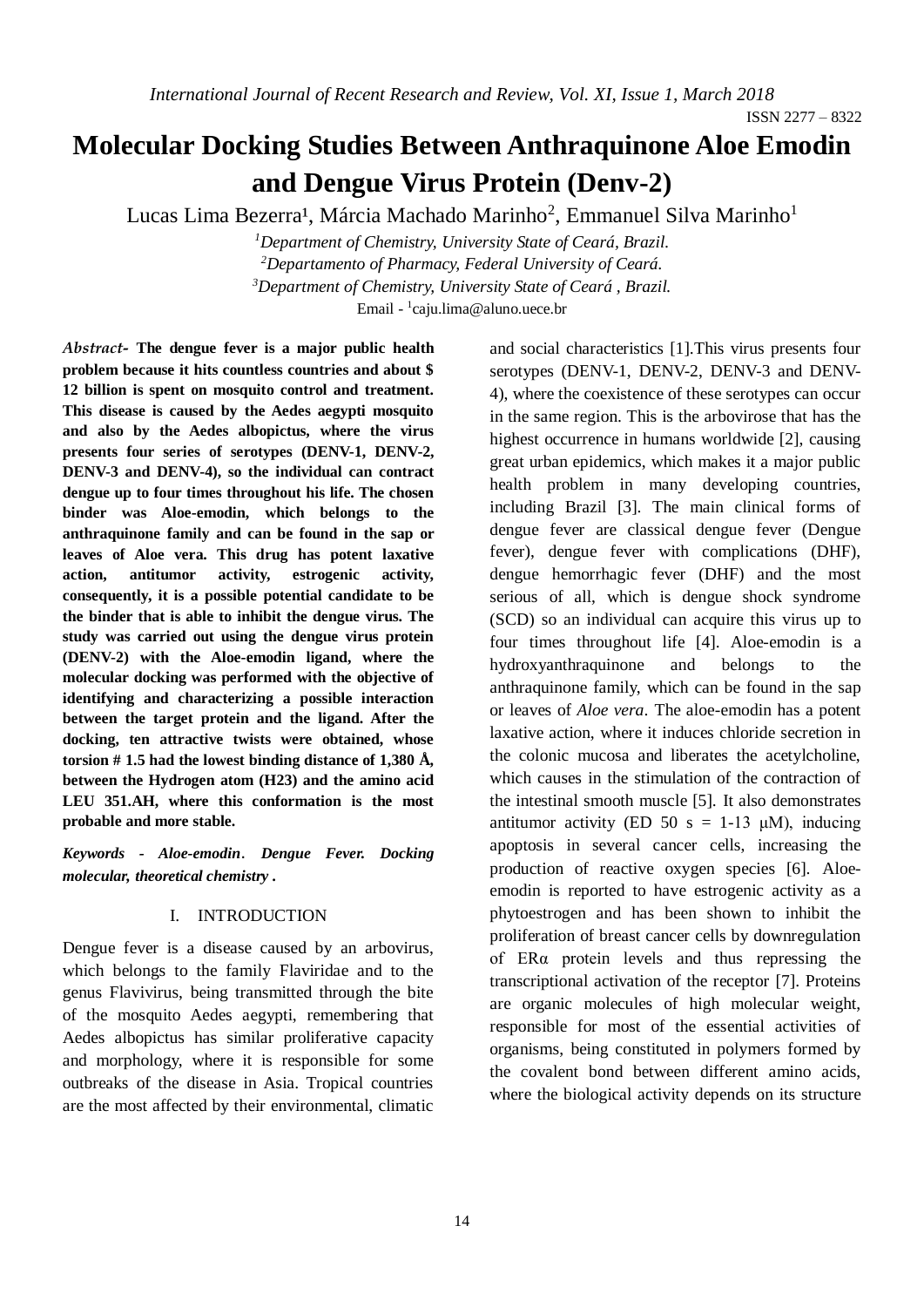[8]. Through molecular modeling, more focused research can be carried out towards the discovery of new biologically active compounds, as well as the optimization of prototypes, inhibitors, enzymatic activators and other ligands that allow the production of more efficient and specific drugs through the development rational use of drugs [9].

Until the mid-1990s, Southeast Asia was the region most affected by dengue [10]. Since then, the countries of Central and South America have started to stand out in this scenario and have contributed to more than half of the reported cases of this disease in the world. In that decade, in just one single year (1998), Brazil registered more than 700 thousand cases [11]. A specific and very current example is the aforementioned epidemic of the municipality of Rio de Janeiro in 2008, which affected other cities in that state, where more than 240,000 cases of FD were reported (1,527 / 100,000 inhabitants), more than 11,000 hospitalizations, 1,364 cases of FHD, 169 confirmed deaths and more than 150 are being investigated [11]. Nearly half of the cases of DHF occurred in the age group under fifteen years of age and the risk of dying was five times greater in children [10]. The southern region of Brazil has the lowest rates of dengue cases, and the states of Rio Grande do Sul and Santa Catarina are considered states without the autochthonous transmission of the disease [12].

From the molecular docking, different spatial conformations of the ligand are obtained, allowing the analyst to identify which of these is the most probable in the target ligand interaction. From each spatial conformation, free energies of binding (between binder and target) are obtained, where the lowest energy is considered the most probable to justify the conformation of the interaction [13]. The interactions between the drug and proteinaceous target occur through intermolecular forces of the dipole type induced and permanent dipole. Among the dipole permanent dipole forces the most common in these systems are the hydrogen bonds, the dipole dipole induced may be forces of Van Der Waals or London [14].

From these computational resources, the cost for the study is much lower when compared to laboratory costs to synthesize and pharmacologically produce various substances. The present study aimed to identify and characterize a possible interaction between dengue virus protein (DENV2) and Aloeemodin molecule, in order to obtain the attractive kinks for the ligand, the lowest binding distance between the site-receptor and aloe-emodin and which atoms were involved in this interaction.

### II. METHODOLOGY

The first step of the work was to obtain the structure and properties of the dengue virus protein (DENV-2), by the Protein Data Bank repository [15-16], whose access code is the 1OAN. Then, we obtained the structure and molecular properties of the drug Aloe emodin, through the Pubchem repository [17], whose access code was 9792. In this work, used a free access software based on the Windows operating system. Protein preparation and molecular docking were performed using the UCSFChimera® software [18]. This software can provide density maps and estimates

of the free energy binding between the protein and the ligand, where different spatial conformations of the ligand are obtained, and it is possible for the analyst to identify which of these conformations is most likely in the target binding interaction. The computer used to perform the docking was an intel® Core ™ i3-4150 processor, with 8.00Gb of RAM and a GTX 1050i 4Gb video card.

### III. RESULTS AND DISCUSSIONS

Molecular docking is a very efficient method, since it provides several spatial conformations between the protein and the ligand, where for each spatial conformation is obtained binding free energies, so the smaller one with less energy is more likely to justify the conformation of the interaction. Then from the obtained results, it is possible for the analyst to verify which spatial conformation is more feasible for protein-binder binding. To perform molecular docking, this glycoprotein was used (Fig. 1) through the Protein Data Bank repository, where it is registered in the PDB with the access code 1ANAN and its resolution is in the value of 2.75 Â.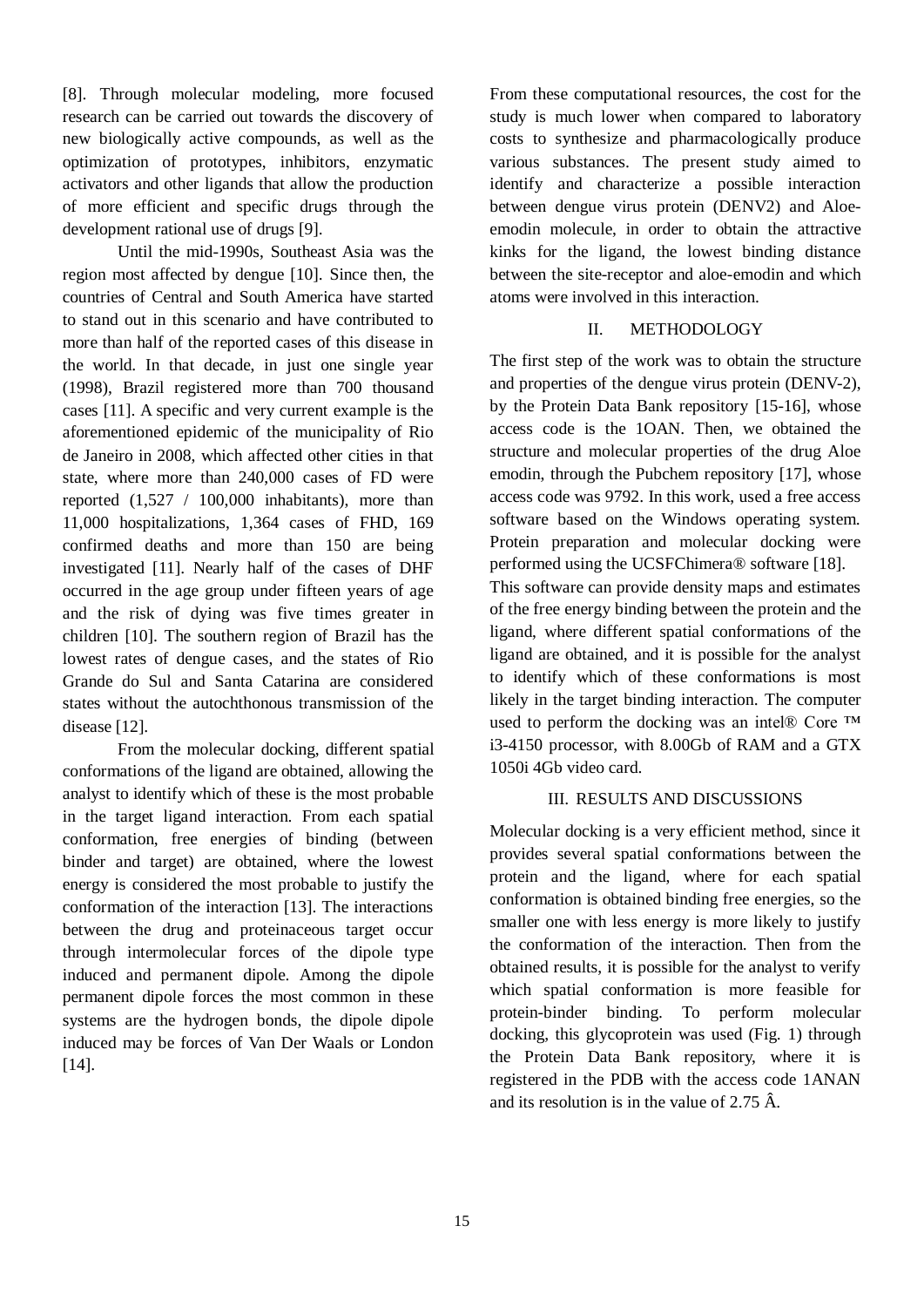

Fig. 1. Structure of dengue virus protein (1OAN). Source: RCSB Protein Data Bank, 2017.

The second step to perform molecular docking was to obtain the structure and basic molecular properties of the Aloe emodin binder (Fig. 2), where it is known by IUPAC, as: 1,8-dihydroxy-3- (hydroxymethyl) anthracene-9 , 10-dione. This drug has molecular formula C15H10O5 and molecular mass of 270.24 g / mol. Aloe emodin is a hydroxanthraquinone that has laxative, antitumor and estrogenic activity.



Fig. 2. Molecular structure of Aloe-emodin. Source: Pubchem Repository.

After the molecular docking between the target protein and its ligand was carried out, ten attractive twists were obtained, where the data were represented in table form.

## TABLE I

Attractive twists of docking of the receptor site with aloe-emodin.

| Aloe-emodin    |             |             |             |
|----------------|-------------|-------------|-------------|
| <b>CHIMERA</b> | <b>SCOR</b> | <b>RMSD</b> | <b>RMSD</b> |
| <b>MODEL</b>   | Е           | L.B         | U.B         |
| #1.1           | $-5.8$      | 0.0         | 0.0         |
| #1.2           | $-5.7$      | 28.478      | 36.438      |
| #1.3           | $-5.4$      | 55.482      | 59.664      |
| #1.4           | $-5.4$      | 42.712      | 45.509      |
| #1.5           | $-5.3$      | 25.483      | 33.788      |
| #1.6           | $-5.3$      | 35.142      | 37.89       |
| #1.7           | $-5.2$      | 56.438      | 59.794      |
| #1.8           | $-5.0$      | 56.215      | 58.784      |
| #1.9           | $-4.9$      | 56.335      | 59.256      |
| #1.10          | $-4.8$      | 29.575      | 33.922      |

After the analysis of the data, we had ten attractive twists between the protein and Aloe emodin, where among the ten, the torsion # 1.5 presented the smallest binding distance in the value of  $1,380 \text{ Å}$  (Fig. 3),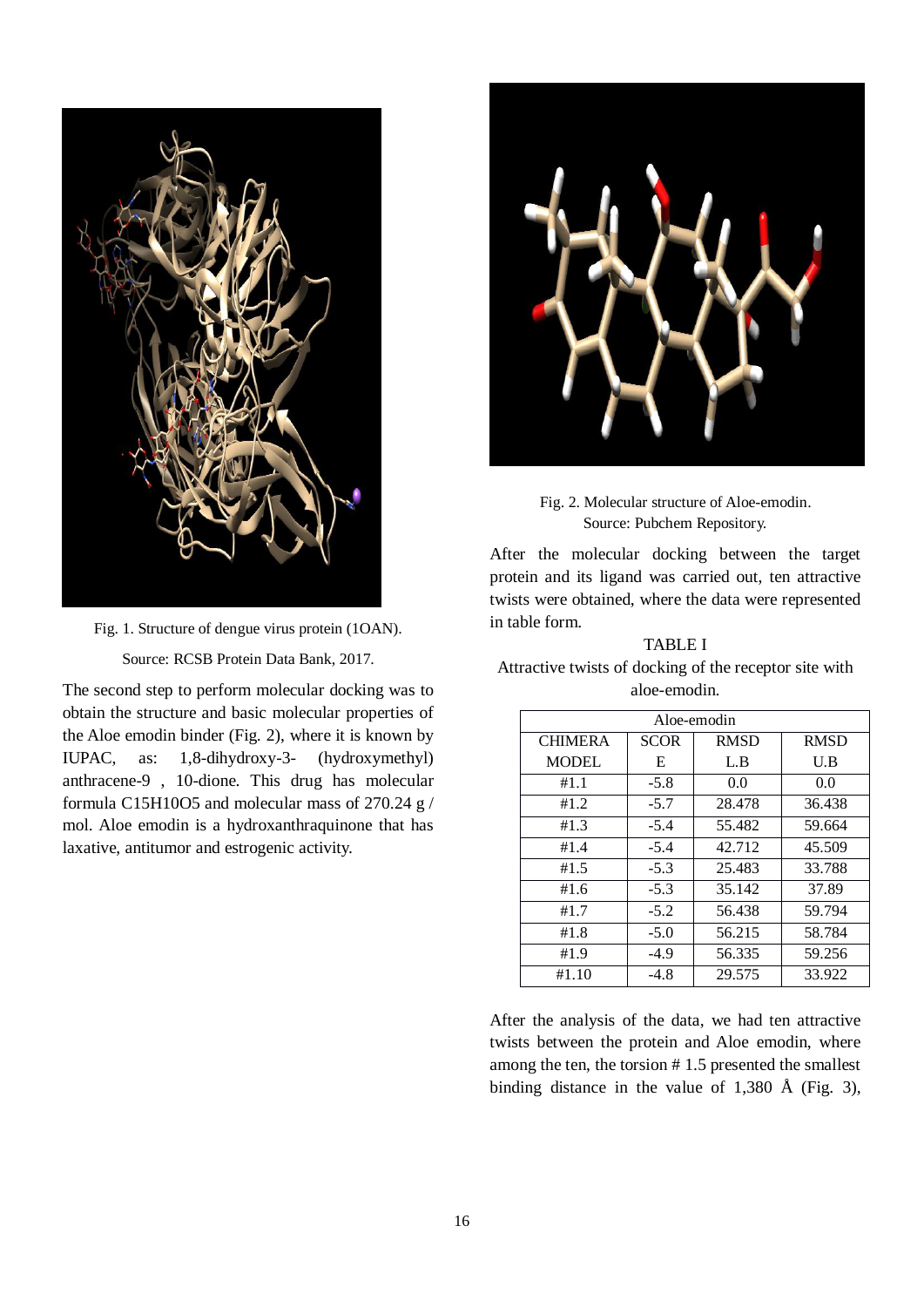involving the hydrogen atom (H23) with the amino acid LEU 351.A. Regarding the score function, it was found in the value of -6.9 and for the values of root mean square deviation (RMSD): RMSD lb 2,932 and RMSD ub 3,762 . From Figure 3, it was possible to verify the region with the most probable and stable conformation among all other regions, between the target protein and the ligand.



Fig. 3. Molecular docking of the target protein with the aloe-emodin linker.

### IV. CONCLUSIONS

Computational chemistry has brought many advances in the field of pharmacology, where thanks to these computational resources it is possible to discover or improve drugs, where this expense is low cost, since when compared to large laboratory expenses to produce and synthesize these substances require a lot of investment and time. In this study, the molecular docking between the dengue virus protein (DENV-2) and the drug Aloe-emodin was performed, obtaining ten attractive twins for this binder, where after the analysis of these twists, we had confirmation that the torsion # 1.5 is the most likely and most stable, due to the fact that it had the shortest bonding distance between the hydrogen atom (H23) and the amino acid LEU 351.AH, valued at 1380  $\hat{A}$  °. Then, these results obtained with this study will be used for the revalidation of molecular docking and the molecular dynamics method will be used, in order to know even more this receptor-ligand interaction.

### V. ACKNOWLEDGMENT

The State University of Ceará (PROPGPQ / UECE) for the support. This work was partly supported by the Foundation Cearense in Support of Scientific and Technology (FUNCAP), Coordination of Improvement of Higher Level Personnel (CAPES).

#### VI. REFERENCES

- [1] A.F. Ribeiro, G.R.A.M. Marques, J.C. Voltolini, M.L.F. Condino, "Association between dengue incidence and climatic variables". Rev. Saúde Pública,40(4), 2006.
- [2] A. M. Silva, "Molecular characterization of circulating Dengue virus in Pernambuco: Epidemiological implications". PhD in Public Health. Oswaldo Cruz FoundationCentro de Pesquisas Aggeu Magalhães. Recife, 2013.
- [3] M. R. Q. Lima, "Dengue Virus NS1 Antigen: performance of commercially available tests and alternative applications for the early diagnosis of dengue infections". Instituto Oswaldo Cruz Pós-Graduação em Medicina Tropical, Rio de Janeiro, 2014.
- [4] F.G. Sillva, S.J.S. Silva, I.M. Rocco, V.R. Silveira, A. Suzuki, G. Katz, I. Bis "Avaliação dos kits comerciais para detecção dos antígenos NS1 dengue " São Paulo. Bepa,8(91):14-26,2011.
- [5] F.F. Almeida, S.M. Barreto, B.R. Couto, C.E. Starling "Predictive factors of in-hospital mortality and of severe perioperative complications in myocardial revascularization surgery". Arquivo Brasileiro de Cardiologia 2003; 80 (1):41-60.
- [6] C. ZU, M. Zhang, H. Xue, , X. Cai, L. Zhao, , A. HE and X. Zheng, "Emodin induces apoptosis of human breast cancer cells by modulating the expression of apoptosis-related genes". Oncology letters, 10(5), 2919-2924.2015.
- [7] H. Matsuda, H. Shimoda, T. Morikawa et al. "Fitoestrógenos das raízes de Polygonum cuspidatum (Polygonaceae): Estrutura-requisito de hidroxantraquinonas para atividade estrogênica". Bioorganic & Medicinal Chemistry Letters 11 (14), 1839-1842 (2001).
- [8] G. Oliva, "Bioinformatics: Perspectives in Medicine". Gazeta Médica da Bahia, n.1, 2008. p.52-58.
- [9] S.F. Dias, C.C. Taveira, "Homology of proteins as a tool in the construction of new drugs". Cenarium